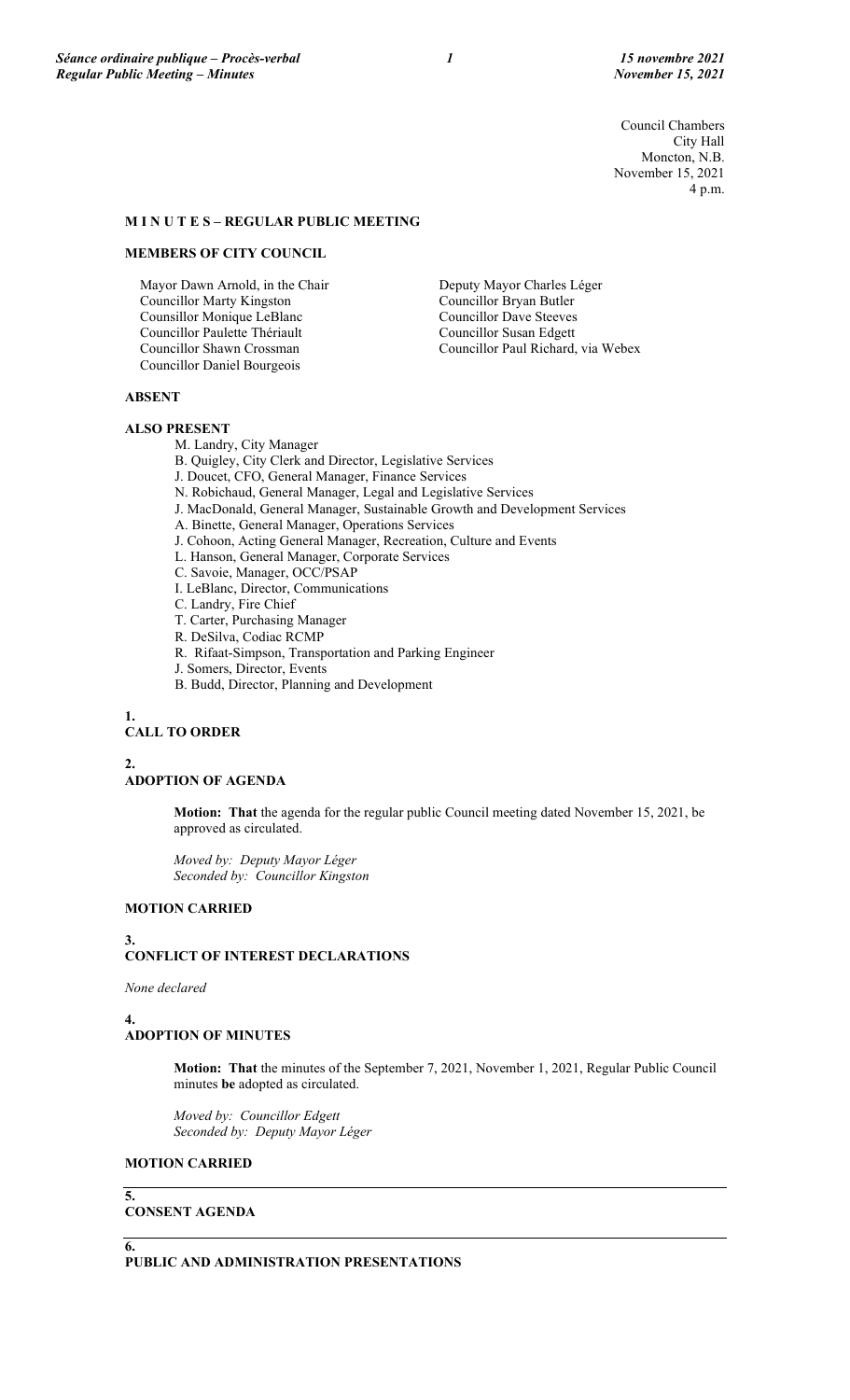### **6.1 PUBLIC PRESENTATIONS**

5 minutes

6.1.1 **Presentation** – 211 Helpline: The Front Door to Help – Daniela Fernandez Director of Community Engagement for 211 N.B.

211 is the province's most comprehensive information and referral helpline, connecting New Brunswickers to essential community, government and social services when faced with a range of life's challenges. The service is completely free and confidential, and is accessible 24/7, 365 days/year, in over 170 languages thanks to interpretation services on demand.

The service is a useful tool for everyone, and the goal is to inform every New Brunswicker of the service, so that no one gets left behind when looking for support. The goal of the update is to create awareness about what 211 is and how it can help support the community and its constituents.

#### **Other Presentation**

2 minutes

## **6.2 ADMINISTRATION PRESENTATIONS**

15 minutes

6.2.1 **Update** – **RCMP** – Codiac RCMP Acting Officer in Charge Ron DeSilva Acting Officer in Charge DeSilva briefed Council and the public on the activities at Codiac in the past 4 weeks since his last presentation. He indicated that both the General Duty and Crime Reduction teams have been busy in the past few weeks resulting in several arrests and search warrants being executed. These resulted in the seizures of several handguns, magazines, cash, drugs, weapons, stolen items and theft of stolen copper.

The 4<sup>th</sup> operation with the Tactical Traffic Unit which resulted in 110 tickets issued, 25 warnings and 2 suspended drivers. This is done in the tri-communities.

Community Policing will be once again active in the school system.

Looking to add a social worker within Codiac RCMP in the near future, in order to help with mental health calls. Currently working with community agencies.

In response to a question from Councillor Butler, Acting Officer in Charge DeSilva will get back to Council as to why the CRPA weekly report is no longer available on line.

Councillor Butler requested that Council be briefed on the status of the turnover of By-Law Officers in a future Private meeting.

### 6.2.2 **Update** – Rising Tide - Myriam Mekni, Managing Director

Ms. Mekni provided an update to Council on the progression of the Rising Tide initiative.

### **Board members include the following:**

Dale Hicks Greg Lutes Lawrence Forbes Dawn Ermen Cormier Debbie McInnis Kezia Williamson Shannon Reid Joanne Murray Don MacLellan

Since July, several committees have been developed and are up and running. These committees include Property Acquisition, Financial, and Tenant Services. She advised that both policies and by-laws have been developed for Rising Tides.

The Greater Moncton Homeless Stirring Committee has met on October 7 and  $27<sup>th</sup>$  and the following are some of the outcomes of these meetings.

- A better appreciation of RT's vision and plan for the next three years.
- RT shared the original business plan and its objectives with the participants.
- "Beyond the Plan" document was developed following the meeting with GMHSC.
- A discussion with GMHSC Housing Specialist on next steps and mutual understanding of how to practically utilize available tools (BNL, Coordinated Access, etc.)

The current challenges that have been identified include:

- Hot real estate market with record high prices.
	- Low supply, lengthy shipping timelines and increased costs of construction materials.
	- Lack of available sub-trades workers.
	- Environmental issues.
- Heritage property issues defining elements renovations and costs.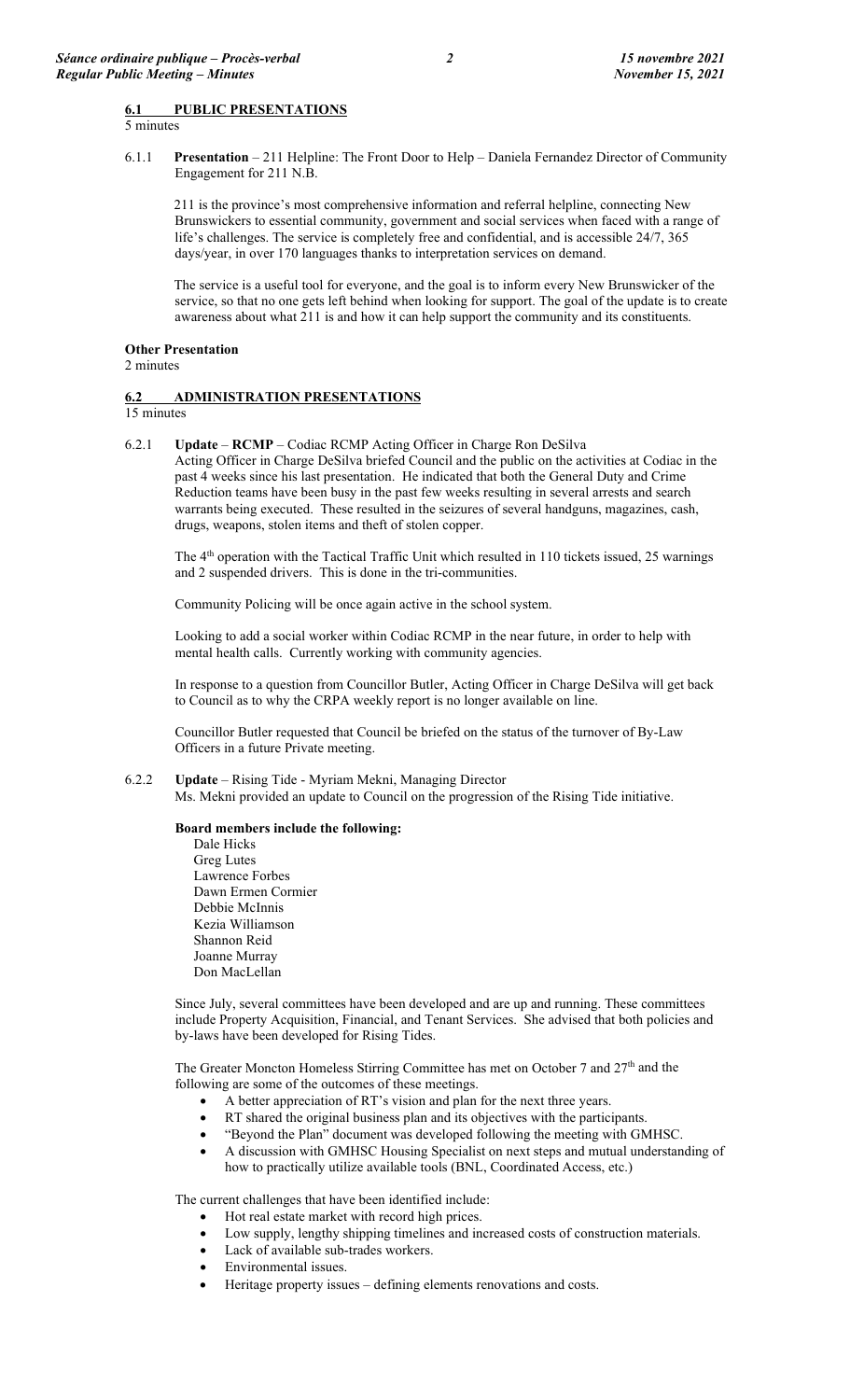Buildings in progress include:

# **8-unit building** –

- Conversion to 8 individual units with washroom and kitchenette,
- Non-Profit partner and support services provider is YWCA.
- Target date for completion is November 22nd
- Move-in planned for November 29th to December 17th.
- BNL impact: decrease by 8 individuals.

## **7-unit conversion of a B&B into mix of 1-br and bachelor units**

- A conversion of a Bed and Breakfast into 7 units with washrooms and shared kitchen
- Non-profit partner and support services provider is Harvest House
- Target date for completion is December 3rd.
- Move-in planned for December 13th to December 17th.
- BNL impact: decrease by 7 individuals.

## **Other properties in the works**

- 21 unit building to be completed by February 18th
- 16 unit building
- 28 unit building

By March 31st, 2022, Rising Tide will have secured 80 out of the total 3 year target of 162

## **Future plans:**

- A centre based on community partnerships with appropriate levels of housing, health care, support services, and security.
- Fully staffed and funded medical clinic operated by the SALVUS Clinic in conjunction with Horizon Health.
- 16 to 20 units for high acuity individuals.

Rising Tide continues to advocate to the Province for additional mental health services be made available.

## **PLANNING MATTERS**

**7.**

7.1 **Introduction –** 555 Mapleton Rezoning from Highway Commercial to Integrated Development

Mr. Budd provided an overview of a rezoning application for 555 Mapleton Road from the Highway Commercial (HC) Zone to the Integrated Development (ID) Zone to accommodate the repurposing of an existing building with a mix of office, distribution, and other uses.

The property was recently purchased by Cordova Realty, a local property developer. Their proposal is to repurpose the existing building for a number of tenants.

The overall intent of the proposal is to reutilize the existing site and building. While plans for the exact tenants and use in the building are still being finalised, there is an opportunity to transition the building into a multi-tenanted commercial building. Some of the uses that may be considered in the building include retail, office, warehousing, distribution, and secondary manufacturing.

The property is currently in the Highway Commercial Zone. While the Highway Commercial Zone does allow a variety of uses, there are restrictions which limit the amount of office space to a maximum of 112 square meters (approximately 1,200 square feet) in floor area. Furthermore, the Highway Commercial Zone does not permit some of the uses that are proposed in the building, including distribution and secondary manufacturing.

There is no existing zone in the Zoning By-Law that permits all of the uses that are proposed by the landowner. In these cases, the Community Planning Act allows for an Integrated Development Zone, which is a specialised zone in which the zoning standards are established through an agreement with the landowner.

The proposal includes modernizing the building exterior, which will greatly improve the look of the façade (proposed renderings are attached to this report). There are also significant landscaping improvements being proposed, including additional screening of existing parking areas, new street trees along Mapleton Road, and revegetation of an existing access road along the northwestern property line.

Outdoor storage of materials is included in the proposal. The site plan identifies the approximate location that these outdoor storage areas may be located. Administration is comfortable with the proposed locations, but are recommending these areas be fully screened with a 2.5 meter high opaque fence, as well as to have these storage areas setback at minimum 10 meters from property lines.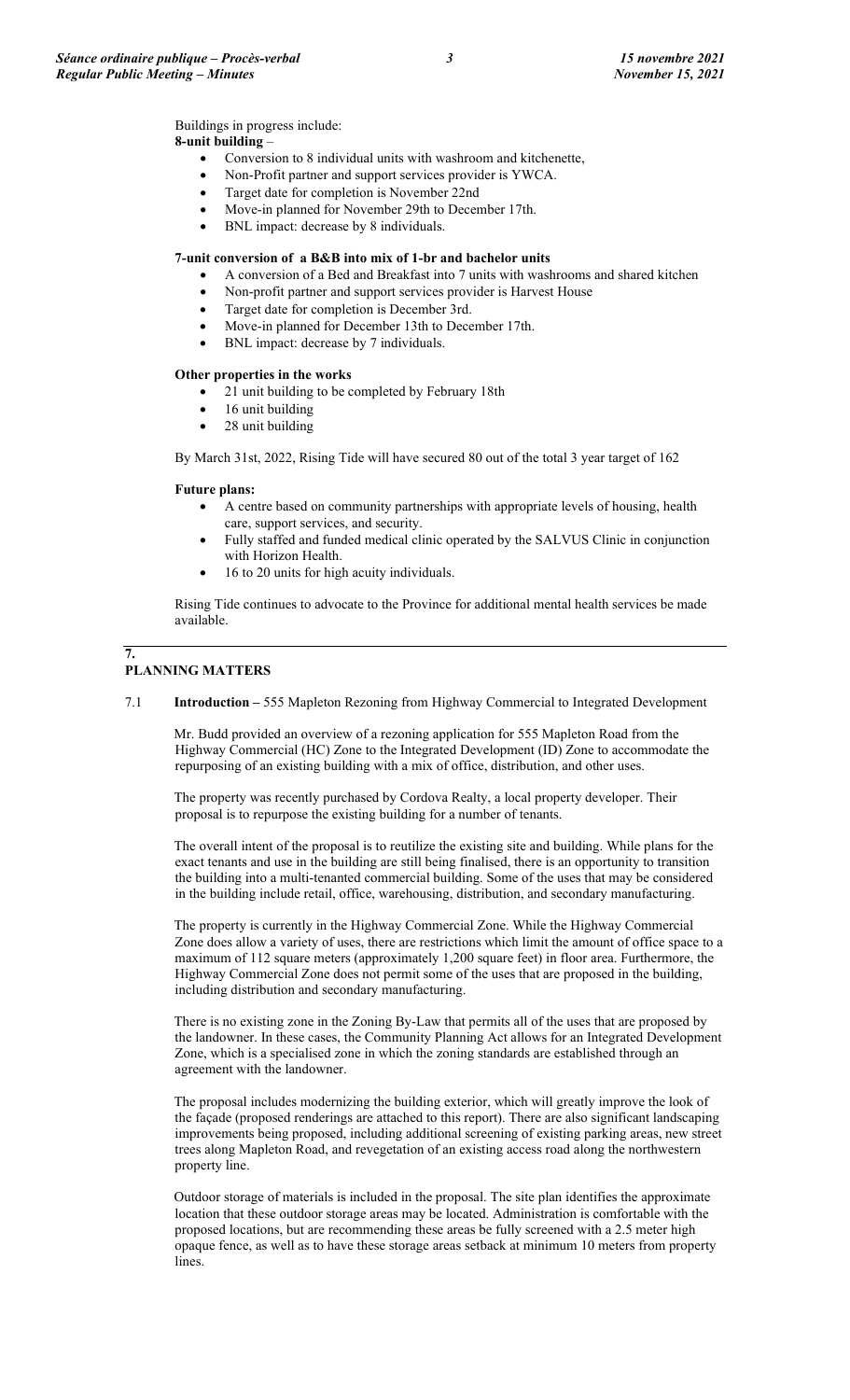There may be future development, such as multi-unit residential, that occurs in the southeastern portion of the property. This development will need to be developed in accordance with the applicable standards in both the Zoning By-Law and the Integrated Development Agreement.

*Councillor Steeves left the meeting @ 5:23 p.m.*

**Motion: That** Moncton City Council proceed with the rezoning amendment being By-Law Z.220.18 and:

- 1) That Council give First Reading to the Zoning By-Law Amendment Z.220.18;
- 2) That a public hearing be set for December 20, 2021;<br>3) That By-Law Z.220.18 be referred to the Planning A
- That By-Law Z.220.18 be referred to the Planning Advisory Committee for its written views; and

The rezoning, if approved, should be subject to conditions including but not limited to:

- 1) That no access shall be permitted onto Lady Ada Boulevard until a turnaround, accepted by the City of Moncton, is constructed and a right of way agreement providing the City access on the turnaround is registered;
- 2) That despite subsection 47(2) of the City of Moncton Zoning By-Law, an access is permitted onto Lady Ada Boulevard provided the requirements of condition 1) are met;
- 3) That the outdoor storage shall be fully screened on all sides by a 2.5-meter-tall opaque fence made of wood, PVC, chain link with filler strips woven into the mesh, or another similar material of equal screening value, the similarity of which shall be reviewed and accepted by the Development Officer;
- 4) That the outdoor storage referred to in condition 3) shall not be located within 10 meters of a property line, and the obligation to build, keep and maintain such outdoor storage forms a continuing obligation upon the property owner or their successors in title;
- 5) That the landscaping and trees be planted, as per the site plan attached in Schedule B, as soon as possible, weather permitting, but no later than six months after the completion of the building renovation; and the obligation to plant, keep and maintain such landscaping and trees forms a continuing obligation upon the property owner or their successors in title;
- 6) That office, distribution, and secondary manufacturing uses on the property shall be limited to the existing building as shown on the site plan attached in Schedule B;
- 7) That no new main building in the "future development" area identified on the site plan attached in Schedule B shall be permitted until the public street is extended beyond the temporary turnaround in accordance with the applicable Secondary Plan for the area;
- 8) That nothing contained herein shall prohibit or in any way limit the Developer's right to apply for a variance pursuant to the provisions of the Community Planning Act;
- 9) The development shall be carried out in substantial conformance with the plans and drawings submitted as Schedule B; and
- 10) Following receipt of a written request from the owner of the property or any infant PID thereof, the City will, from time to time, at its sole discretion, prepare and execute releases of this Agreement, provided that the Agreement no longer has effect on the property. In all cases, the Owner will pay the City's administrative fee for preparing and signing a discharge and is responsible for all other legal, registration and other expenses, whether the discharge is prepared by the City, the Owner' s solicitor or another person.

*Moved by: Councillor Bourgeois Seconded by: Councillor Butler*

## **MOTION CARRIED**

7.2 **Introduction** – McKenzie Avenue Rezoning Neighbourhood Commercial to Two-Unit Dwelling

Mr. Budd advised Council that a rezoning application has been received to rezone 5 properties on the east side of McKenzie Avenue south of Lorne Street from Neighbourhood Commercial (NC) Zone to Two-Unit Dwelling (R2) Zone had been received. The purpose of the request is to allow the lots to be developed as single-family or two-unit dwellings.

The properties in question have had some form of commercial zoning since approximately 1964. Historical aerial images also show that the properties have been vacant since the 1960's.

These 5 properties have shared commercial zoning in conjunction with 5 adjacent properties on Second Avenue to form a block of 10 commercially zoned. The zoning of the properties has evolved over the years, but they retain today a Neighbourhood Commercial Zoning that is intended for small retail and neighbourhood-oriented services.

While there is a strong rationale as to why the Neighbourhood Commercial zoning was applied in this area, it appears that there may be an oversupply of commercial zoning that is beyond what the market warrants. This is evidenced by the properties on McKenzie Avenue remaining undeveloped for 60+ years. While the commercial properties along Second Avenue have all been developed and includes a convenience store that is still in operation, the subject properties along McKenzie Avenue remain vacant.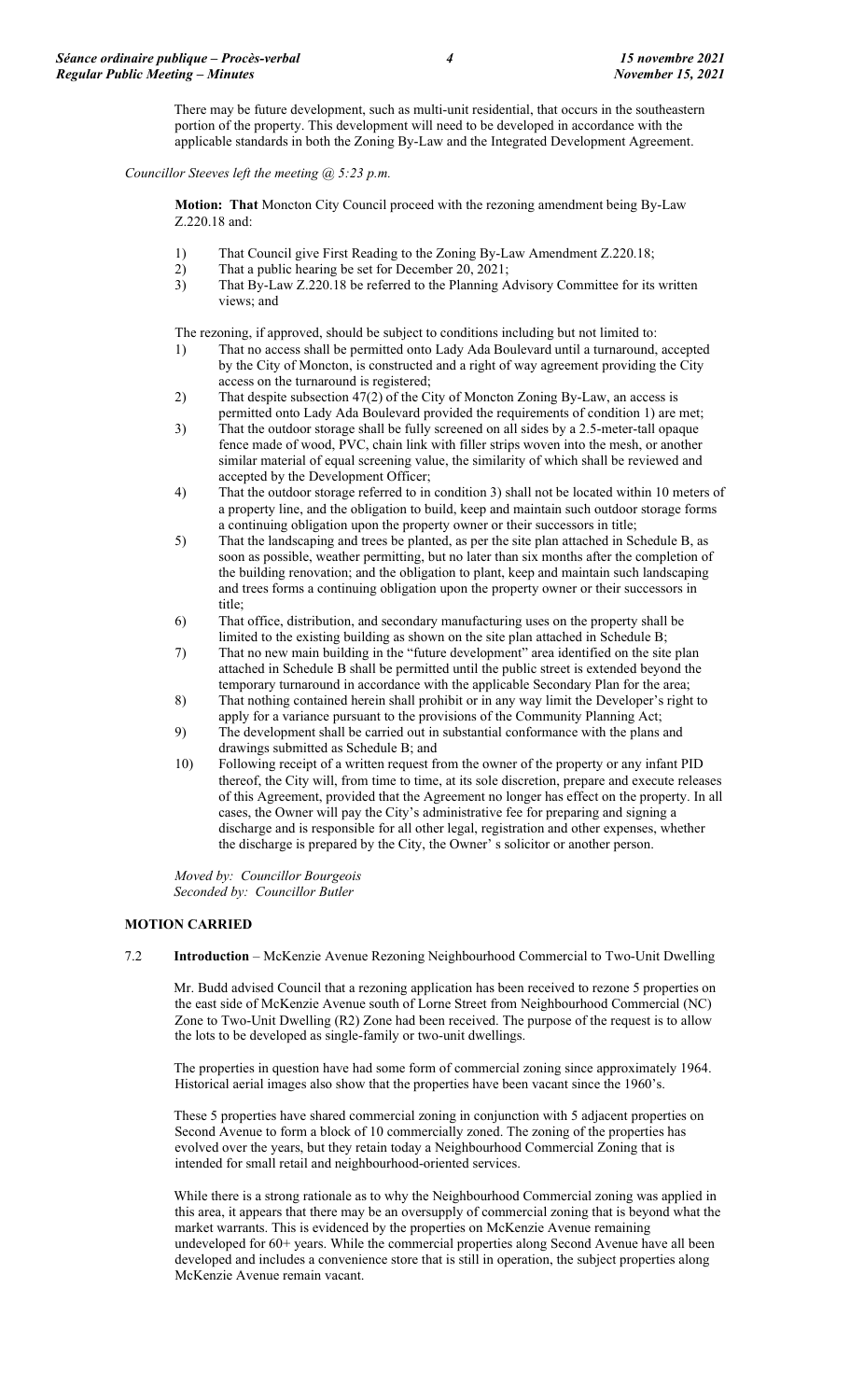The owner has been trying to sell the properties for some time, but demand is low for Neighbourhood Commercial properties, and there seems to be little interest from the development community in these properties with the current zoning.

Administration feels that the proposed R2 (Two Unit Dwelling) zoning is appropriate for the lots because it aligns with the zoning of the majority of the properties in the neighbourhood, which includes both R2 (Two Unit Dwelling) and R3 (Multiple Unit Dwelling) zoning.

**Motion: That** Moncton City Council proceed with the rezoning amendment being By-Law Z.220.16 and:

- 1) That Council give First Reading to the Zoning By-Law Amendment Z.220.16;
- 2) That a public hearing be set for December 20, 2021;
- 3) That By-Law Z.220.16 be referred to the Planning Advisory Committee for its written views; and

The rezoning, if approved, should not be subject to conditions.

*Moved by: Councillor Butler Seconded by: Councillor Kingston*

*Councillor Steeves returned to the meeting @ 5:33 p.m.*

Councillor Butler expressed his concern with no conditions being established for this rezoning – in particular rat control. Mr. Budd indicated that this could be brought to the PAC.

#### **MOTION CARRIED**

7.3 **Public Hearing** – Fees and Charges By-law under Community Planning Act

Mr. Budd explained to Council that this is a Public hearing for the Fees and Charges under the Community Planning Act. He indicated that no objections have been received for the rezoning. In 2018, Council enacted the Fees and Charges By-law #A-1318, which houses all administrative fees of the City (specific amounts). Before this, the specific amounts for fees and charges were located throughout the respective enabling by-laws of the City. Having all fee amounts under one parent by-law allows for a more streamlined approach to the annual update and amendment process.

In addition to the requirements of the Local Governance Act, the setting of fees and charges for planning services is governed by the Community Planning Act. Section 127 of the Community Planning Act sets out the powers for making a by-law prescribing fees for community planning and development services.

The updating of fees for planning services is thus subject to additional, provincial legislative requirements compared to other fees of the City. These additional requirements include:

- (1) Setting, advertising, and holding a public hearing;
- (2) Requesting the views of the Planning Advisory Committee; and
- (3) Seeking ministerial approval prior to registration of the by-law.

Due to the timing of putting the new fees and charges into effect on January 1, the Council approval process for Appendix  $B - S$ chedule 1 (fees under the Community Planning Act) of the Fees and Charges By-law #A-1318 must now be initiated to ensure the deadlines are met. This process will allow the Appendix B – Schedule 1 fees and charges to be formally approved by the Minister and registered in time for January 1.

No objections have been received.

*The Mayor adjourned the Public Hearing @ 5:38 pm.*

**Motion: That** Moncton City Council adopt proposed By-law #A-1318.5 Amending the Fees and Charges By-law by giving 2nd and 3rd readings.

*Moved by: Deputy Mayor Léger Seconded by: Councillor Butler*

#### **MOTION CARRIED**

7.4 **Public Hearing** for rezoning application for 34 St George Street

*Councillor LeBlanc entered the meeting @ 5:45 p.m.*

Mr. Budd indicated that this is the Public hearing for the application from Daniel Gautreau, on behalf of 717144 NB Inc. landowner, to rezone 34 St George Street from UR (Urban Residential)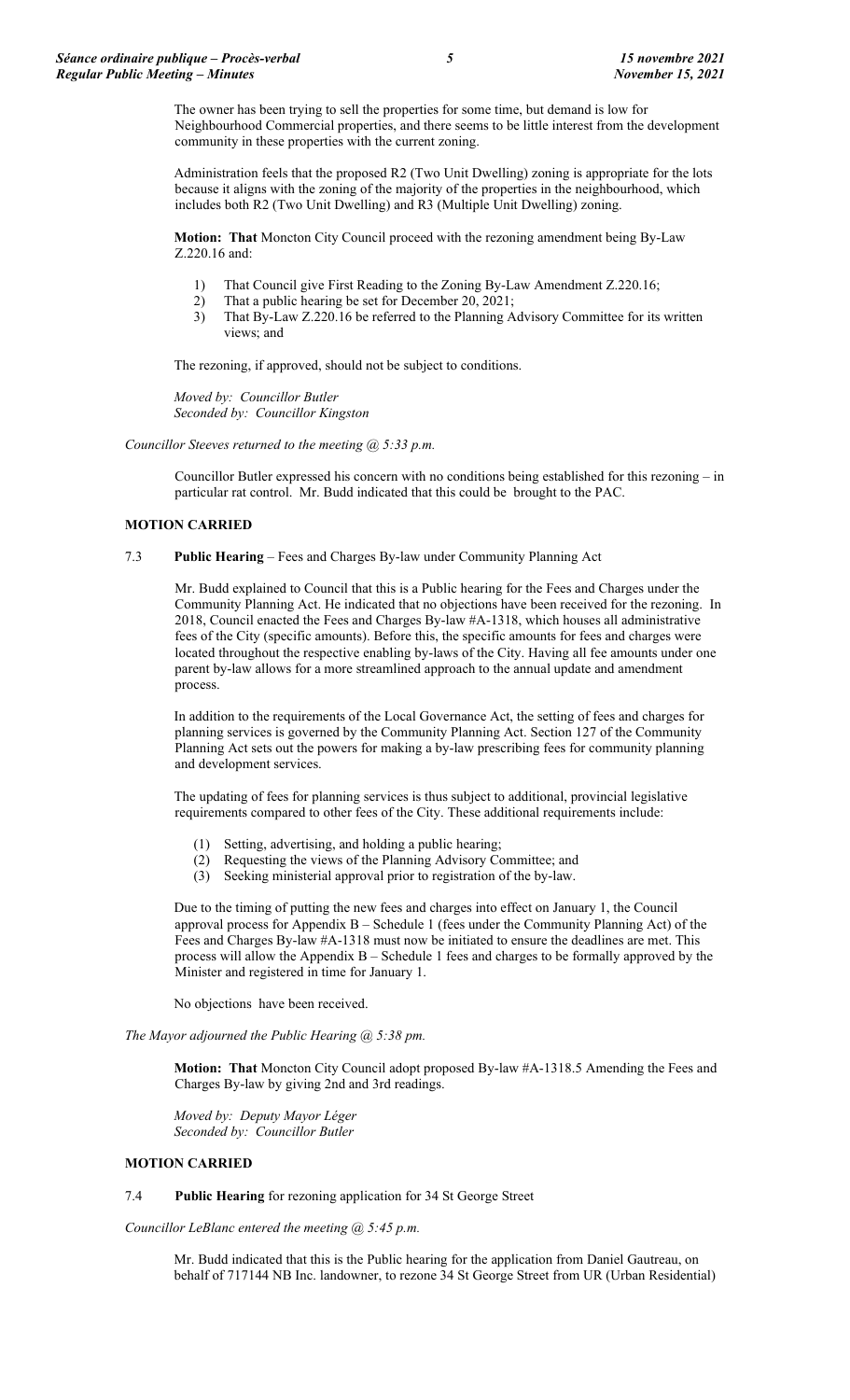to SBD (Secondary Business District) to accommodate the development of a three-storey apartment building with 21 units.

Mr. Budd indicated that objections have been received and that Council has been provided the objections within their packages.

Public notice:

- The statutory notice of the public hearing was posted on the City's website on October 20, 2021.
- Notice was also published in both newspapers (Times  $\&$  Transcript and Acadie Nouvelle) on October 23, 2021.
- Notice was mailed out to properties located within 100 metres of the subject site on October 20, 2021.
- A sign regarding the proposed rezoning was also posted on the subject property on October 20, 2021.

At its meeting of October 27, 2021, the Planning Advisory Committee (PAC) considered the proposed amendment and recommended that Council proceed with the amendment process for Bylaw Z-220.7 subject to a resolution including but not limited to the conditions noted in the recommendation below.

The applicant is proposing to consolidate the subject property with the property to the south to construct a three-storey residential building with 21 units. The building will be comprised of onebedroom and bachelor apartments. Each unit will have a balcony. Cultured stone is proposed along the lower half of the first floor with pre-finished wood siding for the rest of the building. This is proposed for all four sides, in compliance with the Zoning By-law's design standard.

No parking is being proposed with the subject development. Given the urban location, the presence of on-street parking and private parking lots in close proximity, and the small size of the lot, parking was not included in the plan.

*Developer:* Not present

*Proponents:* None present

#### *Objectors:*

#### *Phillippe Caetano and Annie Bourdages*

Mr. Caetono objects to the development as it is located next door to his historic home. He is of the opinion that the development would take away from the historic neighbourhood of Steadman Street. He spoke to the City of Moncton's Heritage Preservation plan and its desire on preserving heritage neighbourhoods.

He spoke of the amount of boarding house along Steadman Street, and he feels that with the new development, which will contain 21 affordable units, it would cause further deterioration of the neighbour.

He also fears that with this new development being built in the area, it may cause flooding.

He indicated that he, nor his neighbours, had not received any communications of the new development.

He asked that Council vote against the redevelopment or postpone their decision until additional studies be performed.

#### *Richard and Donna Shaw*

*Not in attendance.*

Councillor Thériault agreed that several buildings within this neighbourhood have been neglected.

In response to a question from Councillor Thériault, Mr. Budd indicated that every development is reviewed for all aspects of the neighbourhood such as rooming house, affordable housing units, historic, etc. for any proposed new development or rezoning.

Councillor Thériault inquired if the City has an inventory of affordable housing and where they are located within the city?

Councillor LeBlanc spoke to research points to having affordable housing throughout the City and not always in similar area/neighbourhood.

Mr. Caetano again requested that Council postpone the development.

*The Mayor declared the Public Hearing adjourned @ 6:45 p.m.*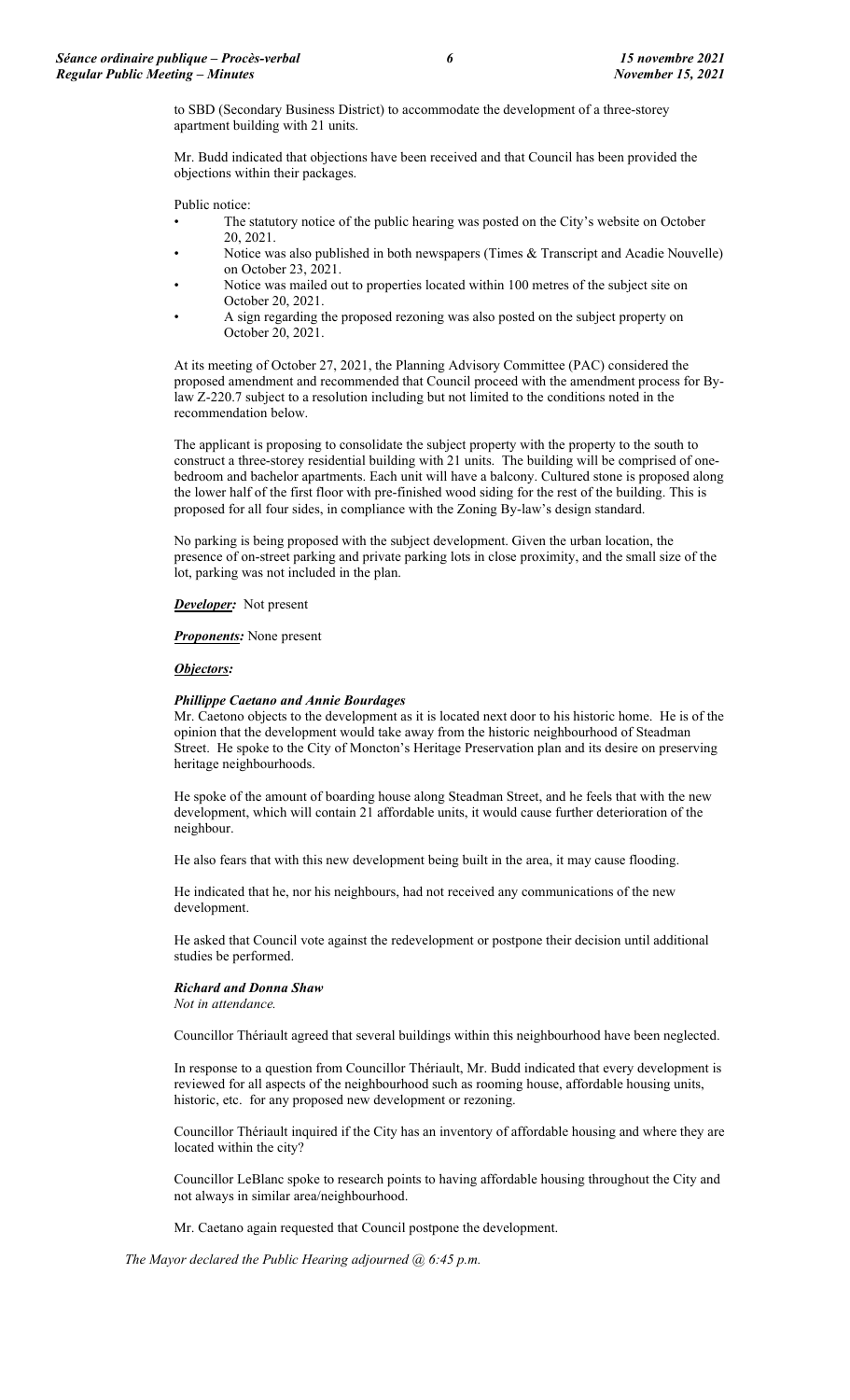**Motion: That** Moncton City Council proceed with the Zoning By-law amendment subject to a resolution with conditions including but not limited to:

- 1. That the properties (PID 00679175 & 00679183) be consolidated prior to the issuance of a Building and Development permit;
- 2. That despite section 117 of Zoning By-law Z-220 the span between one façade jog is permitted to be increased to 15 metres;
- 3. That all uses of land pursuant to this agreement shall conform with the provisions of the City of Moncton Zoning By-law, as amended from time to time, except as otherwise provided herein;
- 4. That nothing contained herein shall prohibit or in any way limit the Developer's right to apply for a variance pursuant to the provisions of the Community Planning Act; and,
- 5. The development shall be carried out in substantial conformance with the plans and drawings submitted as Schedule B;

*Moved by: Councillor Butler Seconded by: Councillor Edgett*

**Motion: That** the development/public hearing be postpone to the next Public Session December 20, 2021.

*Moved by: Councillor LeBlanc Seconded by: Councillor Crossman*

#### **MOTION TO POSTPONED DEFEATED**

*Nay: Mayor Arnold Councillor Edgett Councillor Steeves Councillor Butler Councillor Kingston Deputy Mayor Léger Councillor Bourgeois*

Mr. Budd, in response to a question from Councillor Butler, indicated that administration have followed the Acts and Regulations regarding this rezoning.

#### **MOTION CARRIED** *Nay:*

*Councillor Crossman Councillor Thériault Councillor Richard Councillor LeBlanc*

## 7.5 **Public Hearing** – Housekeeping amendments to Zoning By-Law

Mr. Budd indicated that this item is a Public Hearing to update the definition of microbrewery in the Zoning By-Law and to update the Commercial Zone Use Table for clarification purposes. He indicated that one individual had contact their office with an objection. No formal objection was received within the Clerk's Office.

This is a housekeeping amendment that is intended to provide clarity to an existing definition of microbrewery as well as to update the Commercial Zone Use Tables in the Zoning By-Law.

These modifications were originally part of a larger housekeeping amendment to the Zoning By-Law that is scheduled to be brought forward to Council later this fall. However, these amendments are being prioritized to respond to the rezoning for the expansion of an existing microbrewery at 227 Dominion Street (Tire Shack).

Currently, a microbrewery is not listed as a permitted use in the Suburban Commercial, Highway Commercial, or Mixed Use Zones. While there are several similar uses to microbreweries that are permitted in these zones, including restaurants, entertainment uses, etc., it is more appropriate to have a microbrewery listed as a permitted use. This will help support existing microbreweries that are already established in these areas and is in line with the broader vision in the Municipal Plan to support a wide variety of businesses along major commercial corridors and in other key areas.

The change being brought forward also includes a modification to the definition of microbrewery to clearly include the production of beer and wine. Currently, the definition covers the retail aspect of microbreweries, but the definition lacks the production aspect. This change is minor in nature, as it simply better defines the actual use occurring in these establishments. Microbreweries are limited to a maximum size of 2,000 square meters (approximately 21,527 square feet). Any larger facility would be considered an industrial use (e.g. Molson Brewery).

There are two other amendments being brought forward to the Commercial Use Zone tables that are also of a minor, housekeeping nature. The first is a change to clarify that home occupations are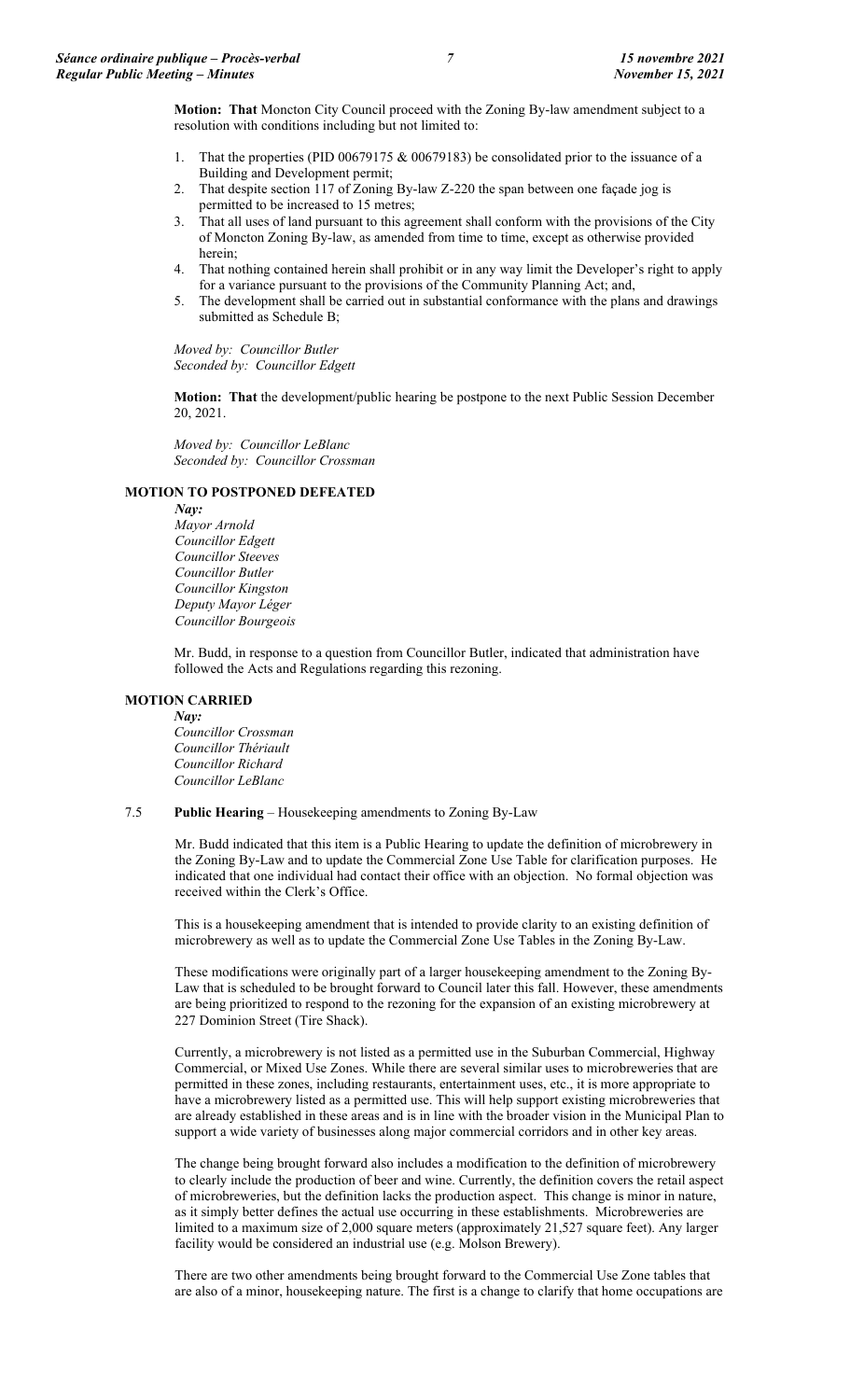permitted in the Suburban Commercial, Highway Commercial, and Mixed Use Zones. Home occupations are small-scale businesses that occur in a portion of a dwelling (e.g. a hairdresser, music teacher, etc.). They are permitted in many residential areas as it supports small businesses without requiring cost-prohibitive renovations to meet a commercial occupancy in the National Building Code. This change will allow home occupations in commercial areas as well, which is necessary to support small-scale commercial incubator spaces.

The last proposed amendment is to permit outdoor storage as a secondary use in the Highway Commercial Zone. The Highway Commercial Zone is intended for large-format retail and warehousing uses, and often outdoor storage of materials is undertaken in conjunction with these uses. There are already screening standards in the Zoning By-Law which require all outdoor storage to be screened from view from the street, and there are additional landscape buffers that apply when a Highway Commercial Zone abuts a residential use. This change will help formalize outdoor storage activities that are generally expected to occur in the Highway Commercial Zone.

*The Mayor declared the Public Hearing adjourned @ 6:57 p.m.*

**Motion: That** Moncton City Council proceed with the Zoning By-law amendment being By-Law Z.220.17.

*Moved by: Councillor Edgett Seconded by: Councillor Kingston*

### **MOTION CARRIED**

7.6 **Public Hearing** – 227 Dominion – Rezoning from Urban Dwelling Zone to Mixed Use Zone – *Objections received*

Mr. Budd indicated that this public hearing is for rezoning at 227 Dominion Street – Tire Shack. He indicated that one individual had contact their office with an objection. No formal objection was received within the Clerk's Office.

In 2019, a former auto repair garage located at 190 John Street was converted to a microbrewery. The existing building is one storey and is approximately 4,250 square feet in size. It is located in the Mixed Use Zone, which is a commercial zone that allows for a multitude of uses.

The microbrewery has been successful and the owners are now looking to expand the operation. They have purchased a neighbouring property at 227 Dominion Street to accommodate the expansion.

227 Dominion Street is a residential building. It is located in the Urban Dwelling Zone (R2U), which does not permit a microbrewery. The proposal is to demolish the residential building at 227 Dominion in order to accommodate an L-shaped expansion of the microbrewery.

The existing residential building is currently occupied by four tenants. It is not affordable housing, the tenants pay a market rental rate. This property needs to be rezoned to the Mixed Use Zone in order to accommodate the request.

The two-storey addition will accommodate additional brewing capacity on the main floor, as well as a prep kitchen and a seating area. The second floor includes a rooftop patio and additional seating and bar area. The intent is that the addition will primarily be used as a space that caters to a variety of events (weddings, work meetings, etc.). The capacity of the addition is approximately 100 people.

Mr. Derek Brenan, architect, provided an overview of the site plan for the proposed new development.

### *Developer:*

Owners, Alan Norman and Jerrica Kennedy, provided Council an overview of the history and future plans for the Tire Shack.

#### *Objectors: No objections were received in writing to the Clerk's Office*

*Vicki Kurkowsky* – Ms. Kurkowsky owns the property next to the one being torn down to accommodate the expansion. She indicated that traffic on Dominion Street has increased since the brewery has been opened and patrons park on both side of Dominion. It is impossible to get parking after 6:00 p.m. on Dominion.

Ms. Kurkowsky has requested that a fence be placed between the properties. She spoke to the deterrent to her property regarding her assessment being located next door to a bar.

*Elizabeth Gallant –* Care giver who works on Dominion Street and reiterated that it is impossible to find parking when she visits clients on Dominion. She must park further down the street and does not feel comfortable walking along that street alone.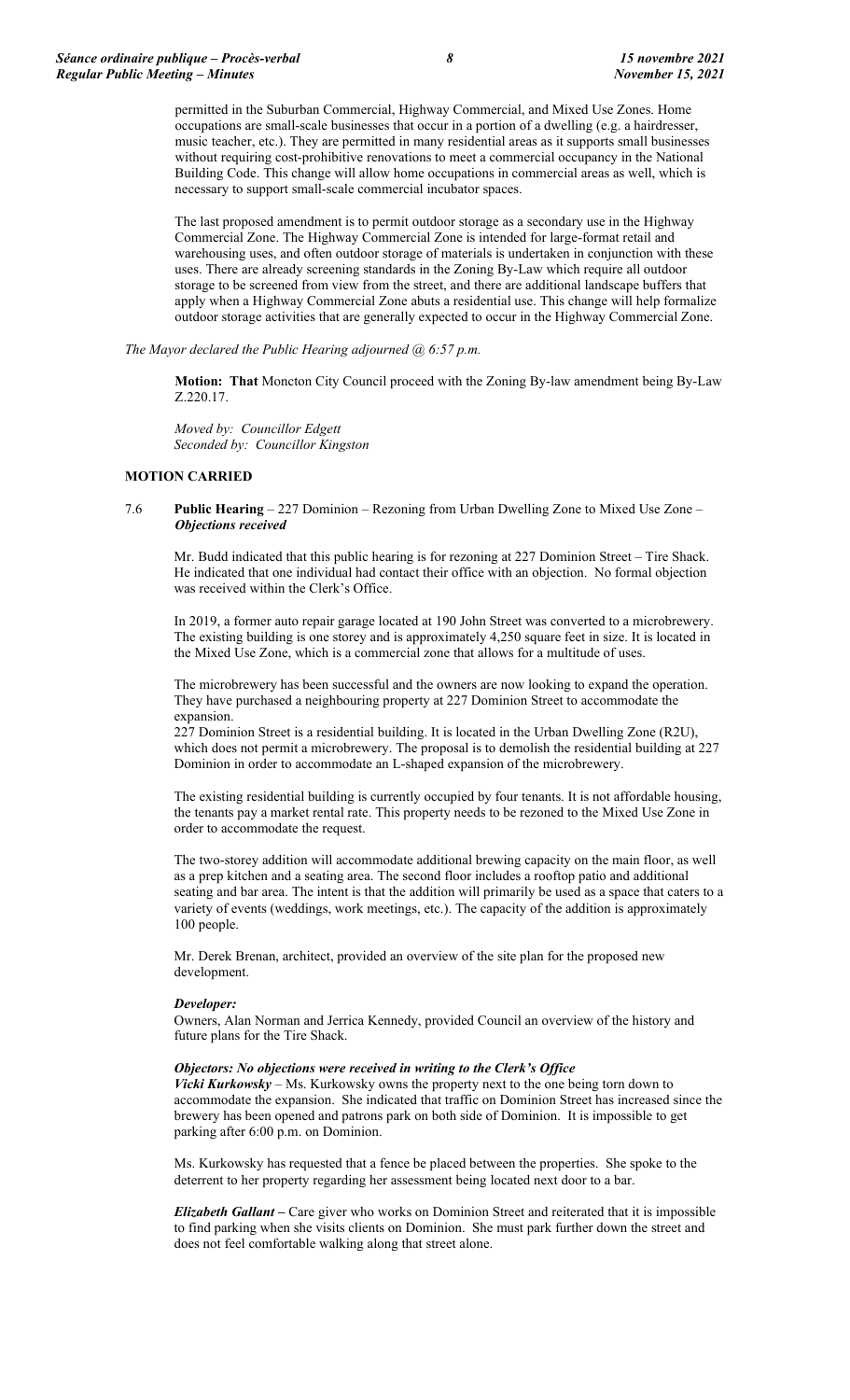*Al Breau –* Mr. Breau lives at 215 Dominion St. The parking on Dominion causes him problems getting in and out of his driveway. The noise level will increase with this new development with addition of music entertainment at the brewery.

Mr. Norman and Ms. Kennedy responded to the objectors. With regards to parking for the new development, they have secured extra parking in an adjacent lot to the bar. As to property value of the neighbouring properties, these have all gone up since the Tire Shack has opened. As to the concerns of the noise levels - the business is closed at 11 p.m. during the week and midnight on weekend, and the city's noise by-laws are always respected.

They also advised Council that the tenants of the property being demolished have all been made aware that they will need to vacate once the development is started.

In response to a question from Councillor Bourgeois, Ms. Rifaat-Simpson indicated that the City could add Dominion Street to the residential parking permit.

Mr. Budd indicated that administration could add a decorative fence and some lighting along the fence as a condition to the rezoning.

Possibly have no parking between 6:00 and 9:00 p.m. every evening in front of 215 Dominion Street.

Councillor Léger asked that administration review the system Dieppe uses for parking near driveways.

Councillor Butler suggested that the neighbours be supplied with a phone number for the owner in case of increased noise. Also have a private parking sign for the residence driveways.

#### *The Mayor declared the public hearing adjourned @ 8:30 p.m.*

**Motion: That** Moncton City Council approve the rezoning amendment being By-Law Z.220.12 subject the following conditions:

- 1) That prior to the construction of the addition, the properties bearing PIDs 70645601 and 00719377 shall be amalgamated;
- 2) That notwithstanding section 63(1) of the Zoning By-Law, no fence or hedge is required in the landscaped buffer;
- 3) That notwithstanding section 123(1) of the Zoning By-Law, the addition is allowed to be less than two full stories in height;
- 4) That notwithstanding the rear yard setback in Table 13.3 of the Zoning By-Law, the rear yard be reduced to three meters;
- 5) That trees be planted as per the site plan as soon as possible, weather permitting, but no later than six months after the completion of the building construction;
- 6) That all uses of land pursuant to this agreement shall conform with the provisions of the City of Moncton Zoning By-law, as amended from time to time, except as otherwise provided herein;
- 7) That nothing contained herein shall prohibit or in any way limit the Developer's right to apply for a variance pursuant to the provisions of the Community Planning Act; and
- 8) The development shall be carried out in substantial conformance with the plans and drawings submitted as Schedule B.

*Moved by: Deputy Mayor Léger Seconded by: Councillor Bourgeois*

The City Manager advised Council that the Crime Prevention Through Environmental Design can be added to the conditions. As for parking, Council could direct administration to review on street parking for residents of the area.

**Amendment to replace condition #2**– That a 2-metre high opaque fence (wood, PVC or similar quality material) be installed along the southern property line unless a better solution is found through a Crime Prevention Through Environmental Design analysis.

Mover and seconder agree to the amendment

### **MOTION AS ADMENT CARRIED**

**Motion: That** administration be directed to explore parking solutions that would meet the concerns of the Dominion Street residents, including the possibility of resident permits.

*Moved by: Councillor Bourgeois Seconded by: Councillor Butler*

### **MOTION CARRIED**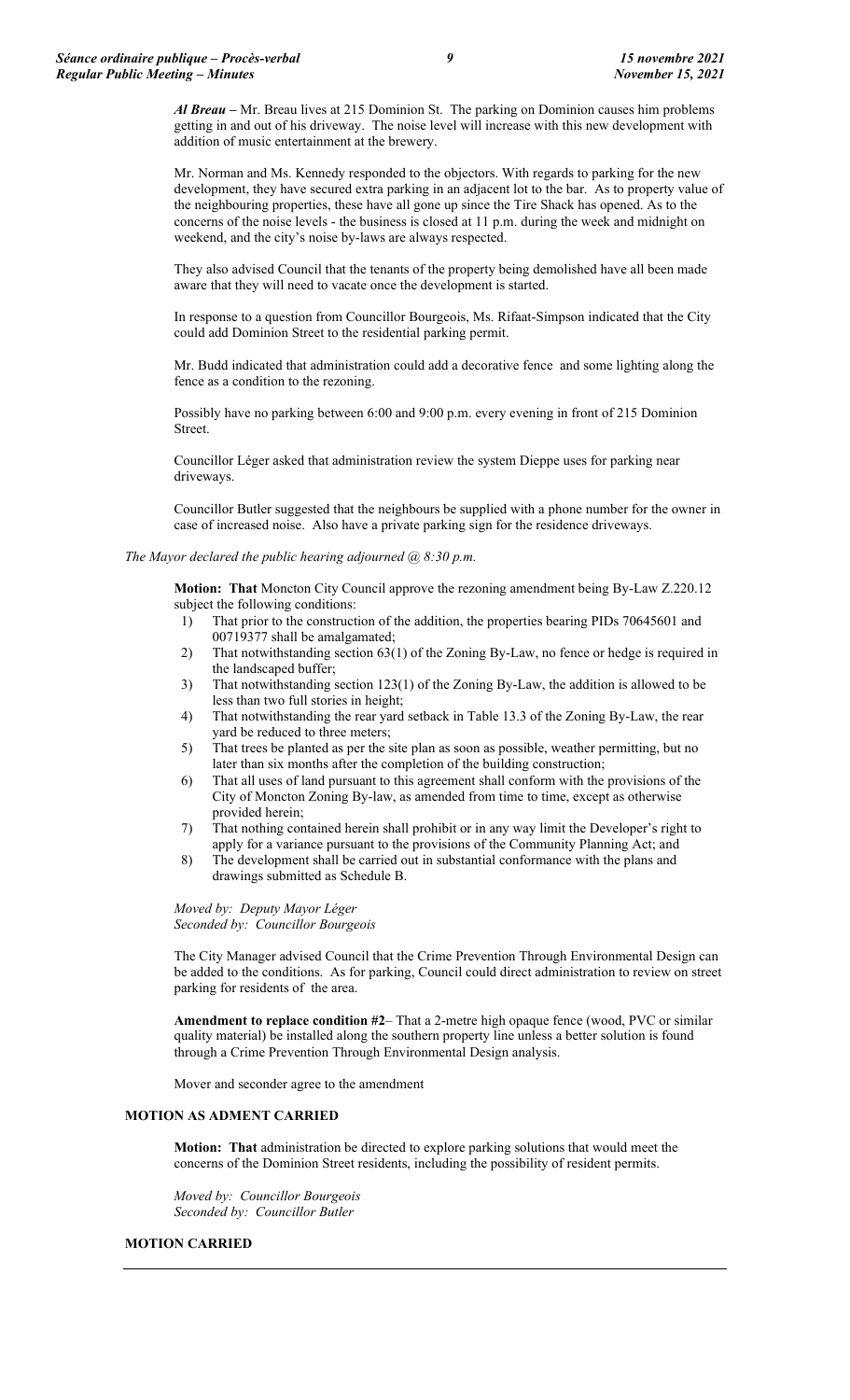#### **8.**

**9.**

### **STATEMENTS BY MEMBERS OF COUNCIL**

*Councillor Butler* – Spoke of the late Councillor Brian Hicks. Councillor Hicks was a mentor and a friend. He provided condolences to his family on behalf of all of Council, administration, and the citizens of Moncton.

*Councillor Bourgeois* – Apologized to the citizen of Moncton and in particular Carole Chan for inappropriate comments he placed in an internal email. He also spoke of the passing of Councillor Hicks.

*Mayor Arnold* – Spoke of the passing of Councillor Hicks and expressed her condolences to his family.

### **REPORTS AND RECOMMENDATIONS FROM COMMITTEES AND PRIVATE MEETINGS**

#### 9.1 **Recommendation(s)** – Private Session – January 11, 2021

Ms. Somers provided via a PowerPoint presentation regarding the Destination Marketing Organization.

The proposed Service Level Agreement (SLA) has been reviewed by the internal group of the City of Moncton (Tourism, Legal, Finance Departments), City of Dieppe and the Greater Moncton Hotel Association, and is supported and recommended by the City of Moncton administration. It is also supported and approved by the executive and membership and independent legal counsel for the Greater Moncton Hotel Association as well as consultants of Floor 13, experts in tourism development.

Ms. Somers indicated that a committee to be established by City of Moncton to attract large events to the city. The committee would be,

- A modified "arms length" model
	- o Strategic Plans 3 Year Cycle
	- o Business Plans Annual
	- **Composition** 
		- o City of Moncton
		- o Community Representation Subject Matter Expertise

**Motion: That** Moncton City Council approve the Service Level Agreement to be executed with the Destination Marketing Organization once constituted, and, that the Mayor and City Clerk be authorized to execute all necessary documents and to affix the Corporate Seal thereto.

*Moved by: Councillor Kingston Seconded by: Councillor Butler*

# **MOTION CARRIED**

### 9.2 **Recommendation(s)** – Private Session – November 8, 2021

**Motion: That** the City of Moncton enter into a Consolidation Agreement with the Canadian National Railways for the purposes of settling the financial obligations of 39 leases with a maximum of 2 lumps sum payments totaling \$112,466.00 plus HST, and that the Mayor and City Clerk be authorized to sign and affix the corporate seal of the City of Moncton to all documents and agreements necessary to complete the transaction.

*Moved by: Councillor Butler Seconded by: Deputy Mayor Léger*

## **MOTION CARRIED**

**Motion: That** Moncton City Council approve the License Agreement between the Centennial Outdoor Centre Inc. and the City of Moncton, for a period of ten years with a mutual option to renew for one additional five-year period subject to agreement on terms and conditions and approval by Moncton City Council and that the Mayor and City Clerk be authorized to execute all necessary documents and to affix the Corporate Seal of the City of Moncton thereto.

*Moved by: Councillor LeBlanc Seconded by: Deputy Mayor Léger*

#### **MOTION CARRIED**

#### **10. REPORTS FROM ADMINISTRATION**

10.1 JumpStart Multi Court Agreement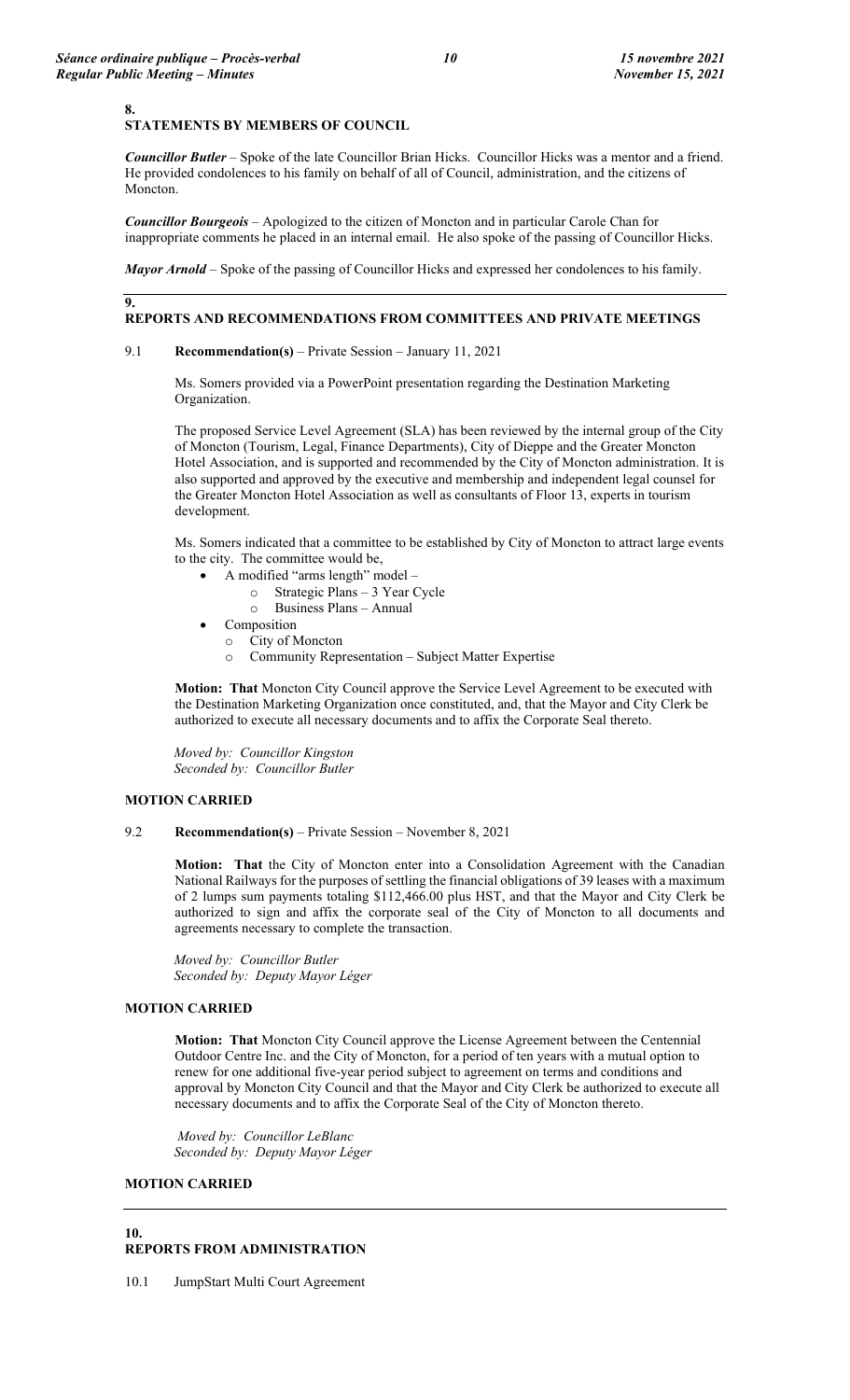Ms. Cohoon provided an overview of the JumpStart program via a PowerPoint. The City of Moncton is the recipient of a multi-sport court that will be located at the East End Park.

The Jumpstart Inclusive Multisport Court is recommended to be located at the East End Park/Playground Site located on Fergus Street. The court will include:

- Sport and para sport court lines for basketball, tennis, ball hockey, volleyball, pickleball and badminton
- Adjustable basketball nets
- High contrast four-square court and hop-scotch play area
- Contrasting colours to support visual impairment
- Shaded double-wide benches for improved accessibility
- Wheelchair-accessible seating and tables
- Shaded accessible bleachers
- Cushion Comfort Plus Laykold acyclic surfacing system

**Motion: That** Moncton City Council enter into an agreement with Canadian Tire Jumpstart Charities to install an inclusive multisport court, and that the Mayor and City Clerk be authorized to execute all necessary documents and to affix the corporate seal thereto.

*Moved by: Councillor Crossman Seconded by: Councillor Thériault*

Councillor Crossman for the record advised citizens that the land for this project belongs to the City of Moncton.

## **MOTION CARRIED**

10.2 Oracle Support Services

**Motion: That** City Council approve the extension of its existing Oracle Technical Support Services with Rimini Street Inc. for a three (3) year term (2022-2024) at a total cost of \$362,108 plus H.S.T. @15%, and that the Mayor and City Clerk be authorized to sign all related contract documentation and affix the Corporate seal thereto.

*Moved by: Deputy Mayor Léger Seconded by: Councillor Kingston*

## **MOTION CARRIED**

10.3 **Quotation QP21-085** – Land Surveying Services

**Motion: That** Moncton City Council approve Administration's recommendation to award Quotation #QP21-085 – Land Surveying Services, to the lowest Bidder meeting all Terms and Conditions, Specifications, and Requirements, being WSP Canada Inc., for a three (3) year term at a Total Estimated Contract Value of \$252,540.00, including H.S.T. @ 15%, with options to extend the agreement for up to two (2) additional twelve (12) month periods.

*Moved by: Councillor Richard Seconded by: Councillor Butler*

## **MOTION CARRIED**

10.4 **Request for Proposal RFP 21-077** – Professional Engineering Services (Street Reconstruction No.5)

**Motion: That** Moncton City Council approve Administration's recommendation to award Request for Proposal #RFP21-077 – Professional Engineering Services (Street Reconstruction No. 5) to the highest-scoring Proponent, being EXP Services Inc., for the Total Bid Price of \$183,974.70, including H.S.T. @ 15% and all estimated disbursements.

It is also recommended that a Professional Engineering Services agreement be drafted, and that the Mayor and City Clerk be authorized to sign said agreement and affix the Corporate Seal of the City of Moncton thereto.

*Moved by: Councillor Richard Seconded by: Councillor Edgett*

### **MOTION CARRIED**

10.5 Shopping Cart By-Law Z-1620 Amendment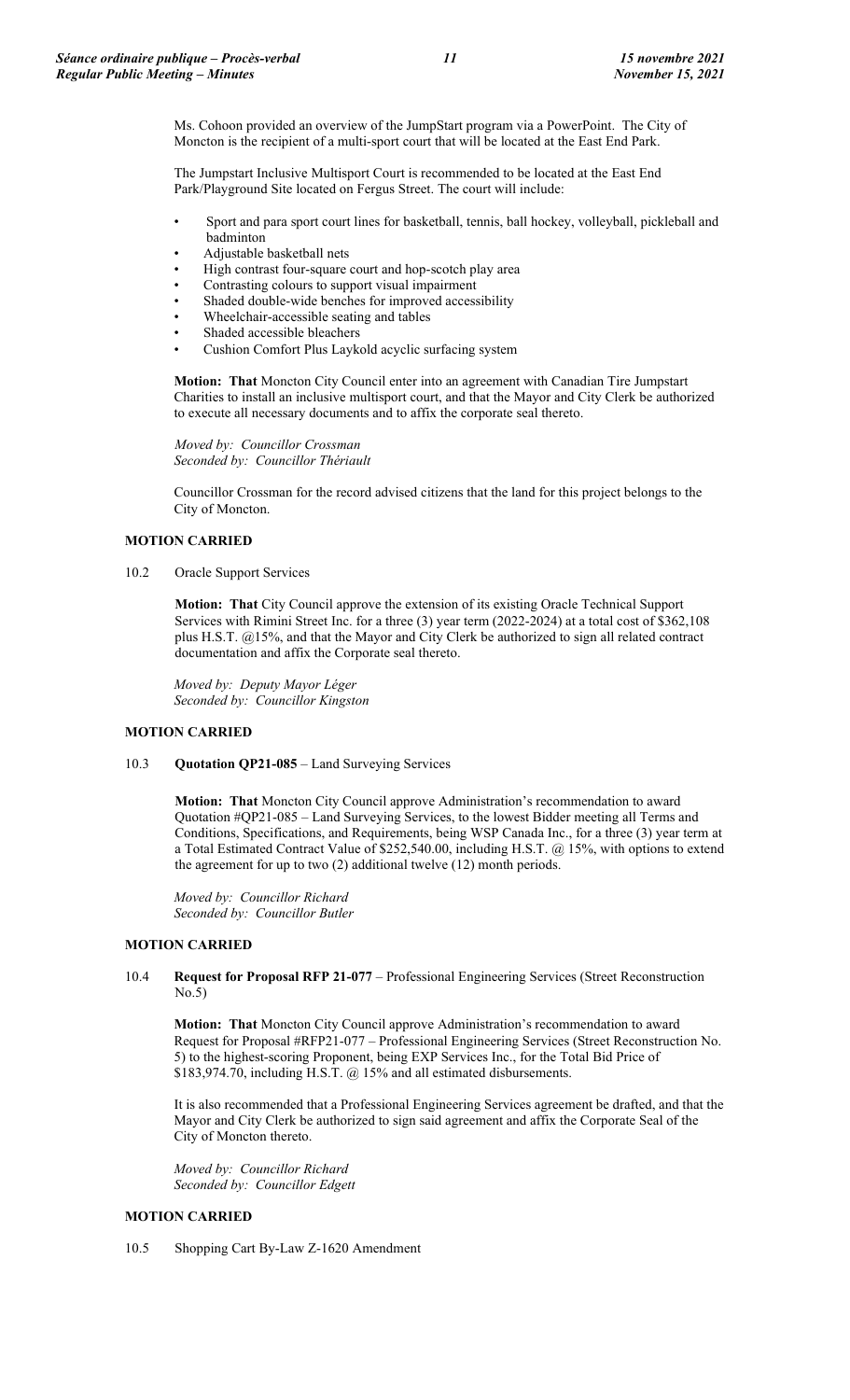**Motion: That** Moncton City Council give first reading to By-Law # A-1620.1, a By-Law in Amendment of a By-Law Relating to Shopping Carts in the City of Moncton.

*Moved by: Councillor Kingston Seconded by: Councillor Edgett*

## **MOTION CARRIED**

10.6 Proof of Vaccination for City of Moncton Committees

**Motion: That** Moncton City Council adopt a requirement for proof of full COVID-19 vaccination and a valid government identification for in-person attendance at all meetings of any agencies, boards, committees and commissions under the control or authority of the City of Moncton that include elected officials where an option for virtual attendance can be provided, subject only to valid medical exemptions. This requirement will be subject to change depending upon public health measures imposed or lifted by the Province of New Brunswick.

*Moved by: Councillor Edgett Seconded by: Councillor Butler*

### **MOTION CARRIED**

**11.**

# **READING OF BY-LAWS**

11.1 **A By-Law** Relating to The Establishment of an Events Moncton Committee in the City of Moncton, being By-Law A-1721 **–** *First Reading – pending approval of item 9.1*

**Motion: That** the Clerk give first reading to By-Law A-1721.

*Moved by: Deputy Mayor Léger Seconded by: Councillor Bourgeois*

### **MOTION CARRIED**

*The Clerk gave 1st Reading to By-Law A-1721*

11.2 **A By-Law** in Amendment of a By-Law Relating to Shopping Carts in the City of Moncton – being By-Law A-1620.1 – *First Reading*

*First Reading Only*

11.3 **A By-Law** in Amendment of the City of Moncton Zoning, being By-Law Z-220.18 – 555 Mapleton Rd. – *First Reading* – *Pending approval of 7.1*

**Motion: That** the Clerk give first reading to By-Law Z-220.18.

*Moved by: Deputy Mayor Léger Seconded by: Councillor Richard*

## **MOTION CARRIED**

*The Clerk gave 1st Reading to By-Law Z-220.18*

11.4 **A By Law** in Amendment of the City of Moncton Zoning, being By-Law Z-220.16 – McKenzie Ave. – *First Reading* – *Pending approval of 7.2*

**Motion: That** the Clerk give 1<sup>st</sup> reading to By-Law Z-220.16.

*Moved by: Councillor Butler Seconded by: Councillor Kingston*

### **MOTION CARRIED**

*The Clerk gave first reading to By-Law Z-220.16*

11.5 **By-Law** Respecting Fees, Rates and Charges for Services Provided by The City of Moncton, being By-Law A-1318.4 – *Second & Third Readings*

**Motion: That** the Clerk give second reading to By-Law A-1318.4.

*Moved by: Councillor Butler*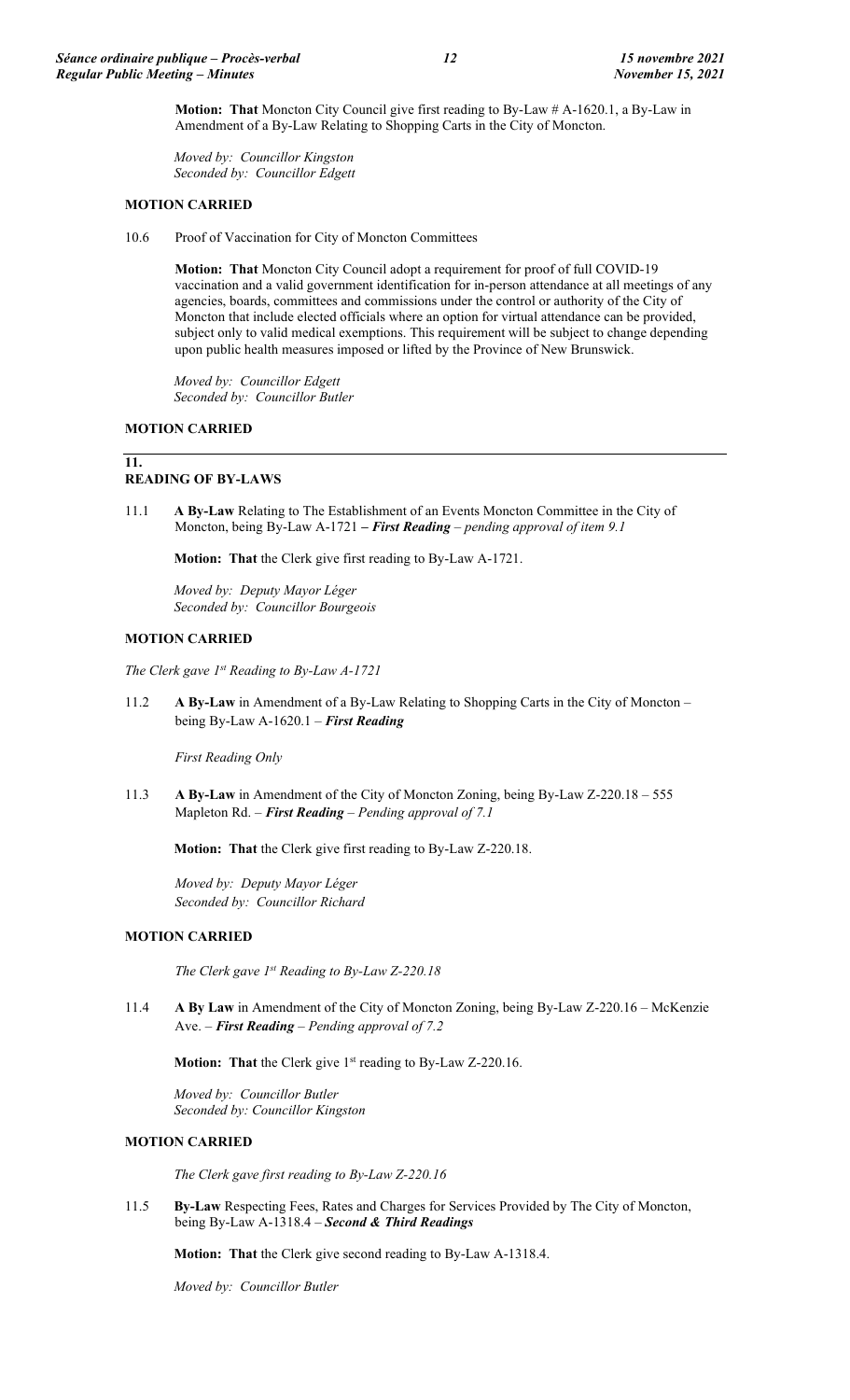*Seconded by: Councillor Kingston*

#### **MOTION CARRIED**

*The Clerk gave second reading to By-Law A-1318.4*

**Motion: That** a **By-Law** Respecting Fees, Rates and Charges for Services Provided by The City of Moncton, being, being A-1318.4 be given third reading and that it be ordained and passed and that the Mayor and City Clerk be authorized to sign same and affix the Corporate Seal of the City of Moncton thereto.

*Moved by: Councillor Steeves Seconded by: Councillor Edgett*

## **MOTION CARRIED**

*The Clerk gave third reading to by-law A-1318.4*

11.6 **By-Law** Respecting Fees, Rates and Charges for Services Provided by The City of Moncton, being By-Law A-1318.5 – *Second and Third Readings – pending approval 7.3*

**Motion: That** the Clerk give second reading to By-Law A-1318.5.

*Moved by: Councillor Butler Seconded by: Councillor Kingston*

### **MOTION CARRIED**

*The Clerk gave second reading to by-law A-1318.5*

**Motion: That** a **By-Law** Respecting Fees, Rates and Charges for Services Provided by The City of Moncton, being A-1318.5 be given third reading and that it be ordained and passed and that the Mayor and City Clerk be authorized to sign same and affix the Corporate Seal of the City of Moncton thereto.

*Moved by: Councillor Butler Seconded by: Councillor Steeves*

*The Clerk gave third reading to by-law A-1318.5*

## **MOTION CARRIED**

11.7 **A By-Law** in Amendment of the City of Moncton Zoning, being By-Law Z-220.7 – 34 St. George Street – *Second & Third Readings – – pending approval 7.4*

A discussion ensued amongst Council as to the possibility of only giving 2nd reading tonight and allow the objector to meet with administration and the developer to come up with solution for the development of the land at 34 St. George Street.

**Motion: That** the Clerk give second reading to By-Law Z-220.7.

*Moved by: Councillor Butler Seconded by: Councillor Edgett*

### **MOTION CARRIED**

*Nay:* 

*Councillor Crossman Councillor Thériault Councillor Richard Councillor LeBlanc Councillor Bourgeois*

*The Clerk gave second reading to By-Law Z-220.7*

**Motion: That** a **By-Law** in Amendment of the City of Moncton Zoning being Z-220.7 be given third reading and that it be ordained and passed and that the Mayor and City Clerk be authorized to sign same and affix the Corporate Seal of the City of Moncton thereto.

*Moved by: Councillor Edgett Seconded by: Councillor Butler*

*The Clerk gave third reading to By-Law Z-220.7*

**MOTION CARRIED** *Nay:*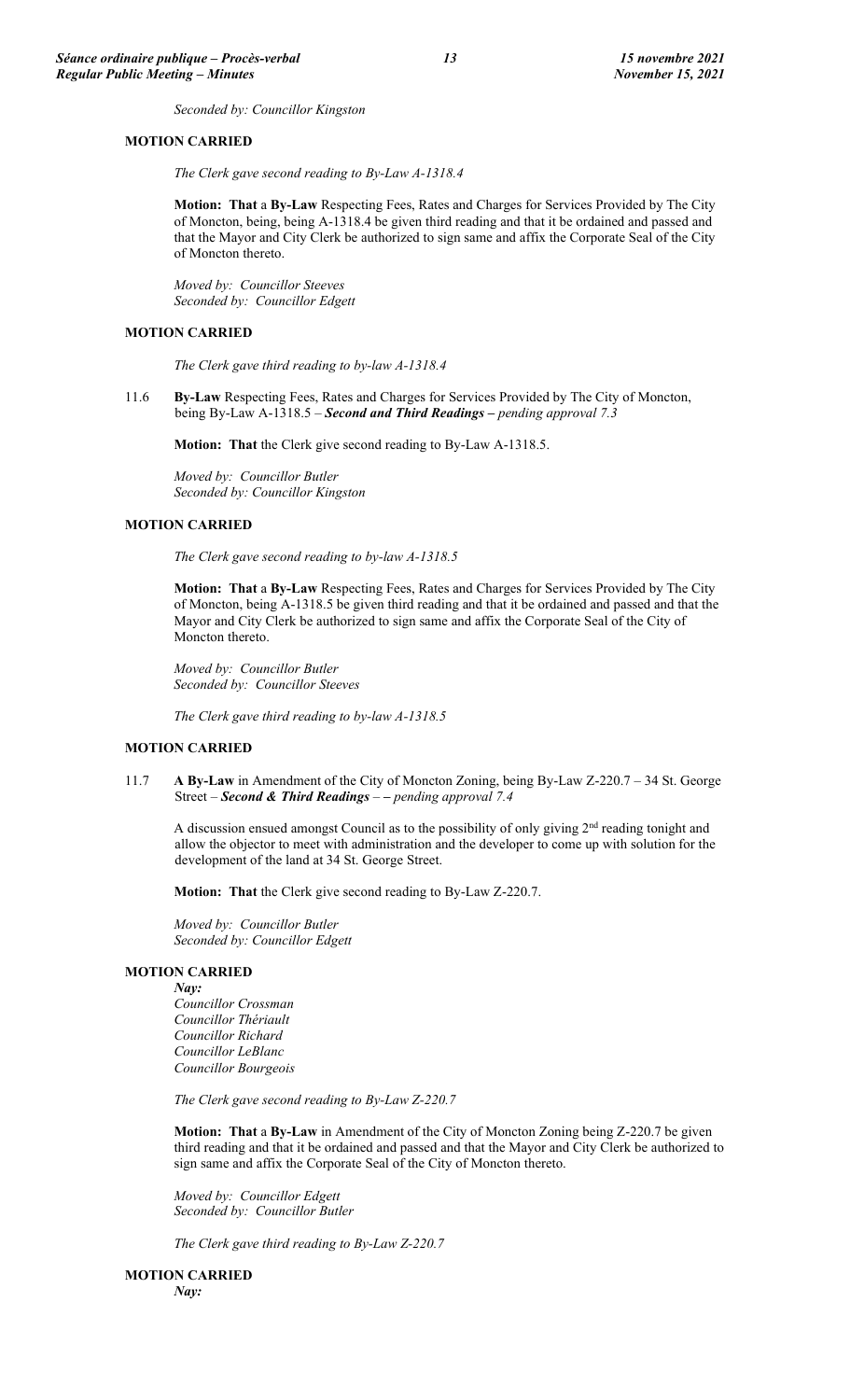*Councillor Crossman Councillor Thériault Councillor Richard Councillor Bourgeois Councillor LeBlanc*

11.8 **A By-Law** in Amendment of the City of Moncton Zoning, being By-Law Z-220.17 (Text Amendment – Micro Breweries – *Second & Third Readings – pending approval 7.5*

**Motion: That** the Clerk give second reading to By-Law Z-220.17.

*Moved by: Deputy Mayor Léger Seconded by: Councillor Edgett*

## **MOTION CARRIED**

*The Clerk gave second reading to by-law Z-220.17*

**Motion: That** a **By-** in Amendment of the City of Moncton Zoning being Z-220.17 be given third reading and that it be ordained and passed and that the Mayor and City Clerk be authorized to sign same and affix the Corporate Seal of the City of Moncton thereto.

*Moved by: Councillor Edgett Seconded by: Councillor Butler*

*The Clerk gave third reading to By-Law Z-220.17*

### **MOTION CARRIED**

11.9 **A By-Law** in Amendment of the City of Moncton Zoning, being By-Law Z-220.12 – Tire Shack – *Second & Third Readings – pending approval 7.6*

**Motion: That** the Clerk give second reading to By-Law Z-220.12.

*Moved by: Councillor Edgett Seconded by: Deputy Mayor Léger*

#### **MOTION CARRIED**

*The Clerk gave second reading to by-law Z-220.12*

**Motion: That** a **By-** in Amendment of the City of Moncton Zoning, being Z-220.12 be given third reading and that it be ordained and passed and that the Mayor and City Clerk be authorized to sign same and affix the Corporate Seal of the City of Moncton thereto.

*Moved by: Deputy Mayor Léger Seconded by: Councillor Edgett*

*The Clerk gave third reading to By-Law Z-220.12*

## **MOTION CARRIED**

**12.**

## **NOTICES MOTIONS AND RESOLUTIONS**

- 12.1 **Resolution**  General By-Law Officers Roman Johnston, Gaetan Mazerolle, Britney Carter, Marina Olivera
	- WHEREAS by virtue of the Local Governance Act, S.N.B. 2017, c. 18, and all applicable regulations adopted under it, and the Police Act, S.N.B., 1977, c. P-9.2, Council may appoint by-law enforcement officers for the local government, and a by-law enforcement officer has the powers and immunities of a police officer for the purposes of enforcing the by-laws of the municipality for which he or she is appointed as are stipulated in the appointment, but has in no other regard the powers or immunities of a police officer;

#### **INSPECTIONS**

AND WHEREAS by virtue of Section 144 of the Local Governance Act, if the Local Governance Act, any other Act or a by-law of Council authorizes an inspection or requires anything to be inspected by a local government, a by-law enforcement officer may, after giving reasonable notice to the owner or occupant of the land, building or other structure, inter alia, enter the land, building or other structure at any reasonable time, and carry out the inspection;